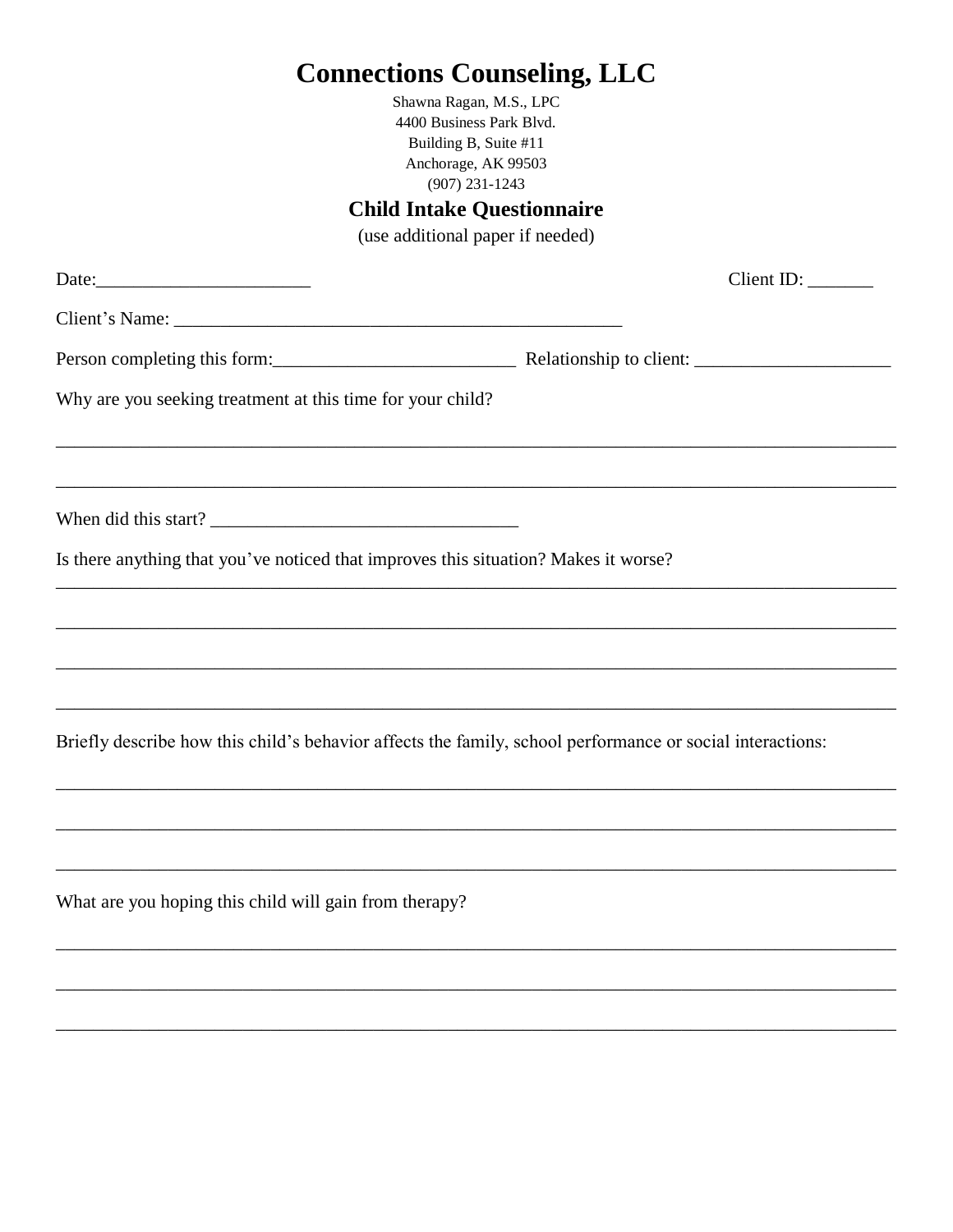What are you hoping the family will gain from therapy?

|           | What strengths does this child have? |                                                                                  |                                |
|-----------|--------------------------------------|----------------------------------------------------------------------------------|--------------------------------|
|           |                                      |                                                                                  |                                |
|           | Any other comments or concerns?      |                                                                                  |                                |
|           |                                      |                                                                                  |                                |
|           |                                      |                                                                                  |                                |
|           |                                      | Name of child's biological father: Date of Birth: Date of Birth:                 |                                |
|           |                                      | Occupation/Place of Employment: 2008 2010 2020 2021 2021 2022 2022 2023          |                                |
|           |                                      | Name of child's biological mother: Date of Birth: Date of Birth:                 |                                |
|           |                                      |                                                                                  |                                |
|           |                                      |                                                                                  |                                |
|           |                                      | Does your child have an OCS Worker or Juvenile Probation Officer? ______________ |                                |
|           |                                      |                                                                                  |                                |
| Siblings: |                                      |                                                                                  |                                |
| Name      | Age                                  | Biological, Step, Half                                                           | <b>Quality of Relationship</b> |
|           |                                      |                                                                                  |                                |
|           |                                      |                                                                                  |                                |
|           |                                      |                                                                                  |                                |
|           |                                      |                                                                                  |                                |
|           |                                      |                                                                                  |                                |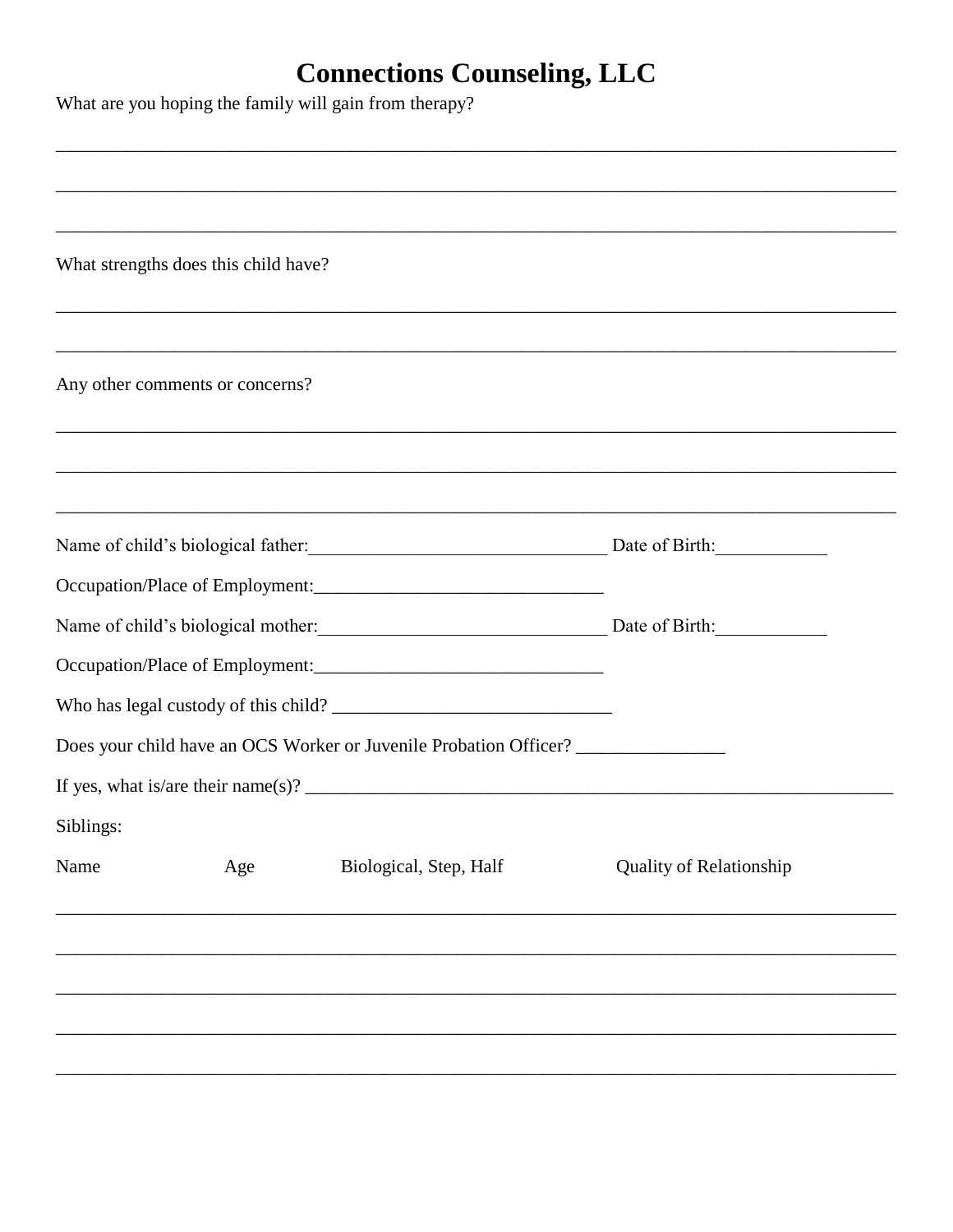| Who lives with this child?                                                                                    |     |                       |                                |
|---------------------------------------------------------------------------------------------------------------|-----|-----------------------|--------------------------------|
| Name                                                                                                          | Age | Type of Relationship  | <b>Quality of Relationship</b> |
|                                                                                                               |     |                       |                                |
|                                                                                                               |     |                       |                                |
|                                                                                                               |     |                       |                                |
|                                                                                                               |     |                       |                                |
| Other people who have regular contact with this child: (e.g boyfriend/girlfriend, aunt/uncle, neighbor, etc.) |     |                       |                                |
| Name                                                                                                          | Age | Type of Relationship  | <b>Quality of Relationship</b> |
|                                                                                                               |     |                       |                                |
|                                                                                                               |     |                       |                                |
|                                                                                                               |     |                       |                                |
|                                                                                                               |     |                       |                                |
|                                                                                                               |     |                       |                                |
| Is this child involved in any legal or court proceedings, including criminal and custody?                     |     |                       |                                |
|                                                                                                               |     |                       |                                |
|                                                                                                               |     | <b>Health History</b> |                                |
| Does the child have a medical provider? Yes No                                                                |     |                       |                                |
|                                                                                                               |     |                       |                                |
| Date of last physical exam:                                                                                   |     |                       |                                |
| Any medical concerns or disabilities? Yes                                                                     |     | N <sub>o</sub>        |                                |
|                                                                                                               |     |                       |                                |
|                                                                                                               |     |                       |                                |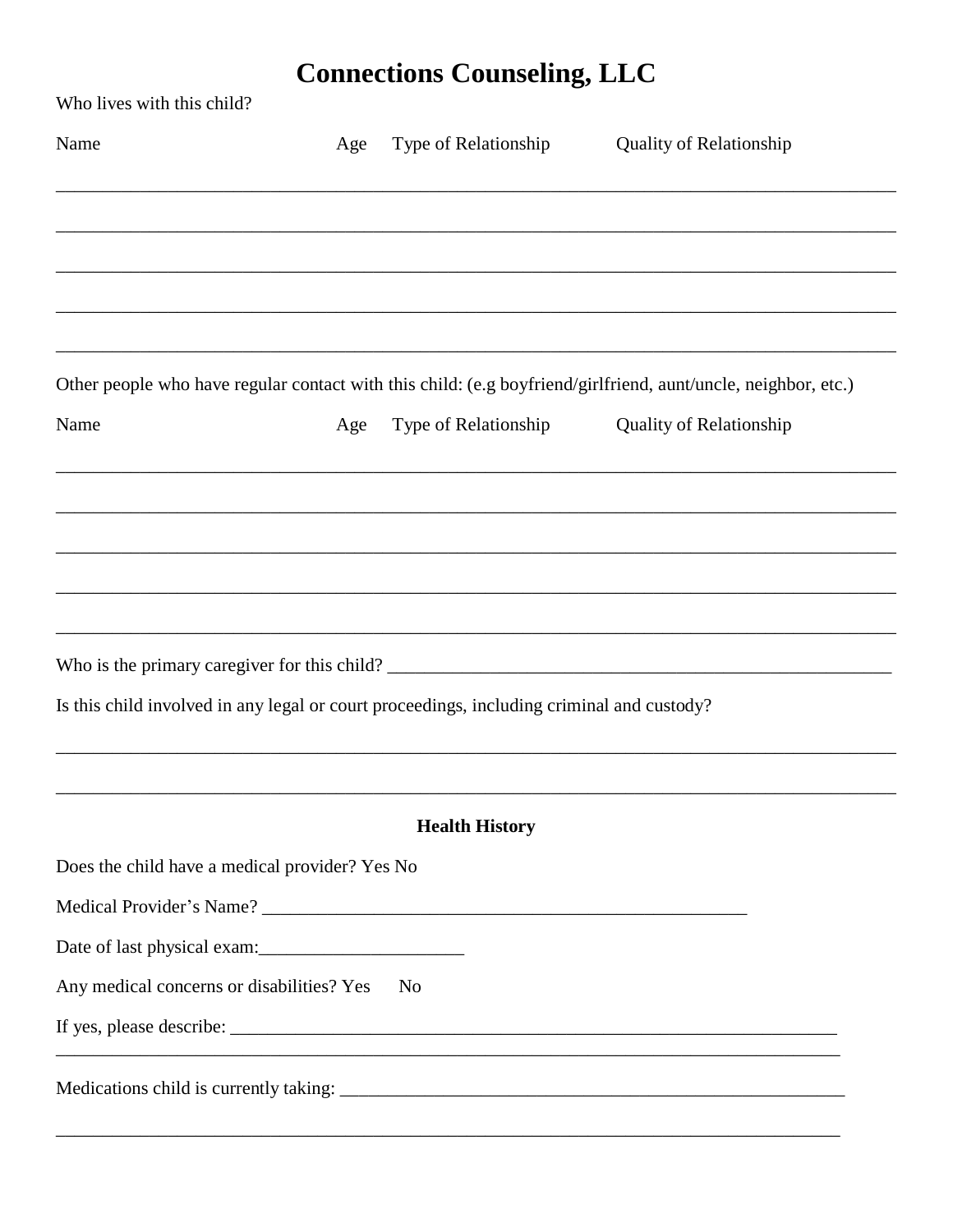\_\_\_\_\_\_\_\_\_\_\_\_\_\_\_\_\_\_\_\_\_\_\_\_\_\_\_\_\_\_\_\_\_\_\_\_\_\_\_\_\_\_\_\_\_\_\_\_\_\_\_\_\_\_\_\_\_\_\_\_\_\_\_\_\_\_\_\_\_\_\_\_\_\_\_\_\_\_\_\_\_\_\_\_\_\_\_\_\_\_

\_\_\_\_\_\_\_\_\_\_\_\_\_\_\_\_\_\_\_\_\_\_\_\_\_\_\_\_\_\_\_\_\_\_\_\_\_\_\_\_\_\_\_\_\_\_\_\_\_\_\_\_\_\_\_\_\_\_\_\_\_\_\_\_\_\_\_\_\_\_\_\_\_\_\_\_\_\_\_\_\_\_\_\_\_\_\_\_\_\_

\_\_\_\_\_\_\_\_\_\_\_\_\_\_\_\_\_\_\_\_\_\_\_\_\_\_\_\_\_\_\_\_\_\_\_\_\_\_\_\_\_\_\_\_\_\_\_\_\_\_\_\_\_\_\_\_\_\_\_\_\_\_\_\_\_\_\_\_\_\_\_\_\_\_\_\_\_\_\_\_\_\_\_\_\_\_\_\_\_\_

\_\_\_\_\_\_\_\_\_\_\_\_\_\_\_\_\_\_\_\_\_\_\_\_\_\_\_\_\_\_\_\_\_\_\_\_\_\_\_\_\_\_\_\_\_\_\_\_\_\_\_\_\_\_\_\_\_\_\_\_\_\_\_\_\_\_\_\_\_\_\_\_\_\_\_\_\_\_\_\_\_\_\_\_\_\_\_\_\_\_

\_\_\_\_\_\_\_\_\_\_\_\_\_\_\_\_\_\_\_\_\_\_\_\_\_\_\_\_\_\_\_\_\_\_\_\_\_\_\_\_\_\_\_\_\_\_\_\_\_\_\_\_\_\_\_\_\_\_\_\_\_\_\_\_\_\_\_\_\_\_\_\_\_\_\_\_\_\_\_\_\_\_\_\_\_\_\_\_\_\_

\_\_\_\_\_\_\_\_\_\_\_\_\_\_\_\_\_\_\_\_\_\_\_\_\_\_\_\_\_\_\_\_\_\_\_\_\_\_\_\_\_\_\_\_\_\_\_\_\_\_\_\_\_\_\_\_\_\_\_\_\_\_\_\_\_\_\_\_\_\_\_\_\_\_\_\_\_\_\_\_\_\_\_\_\_\_\_\_\_\_

\_\_\_\_\_\_\_\_\_\_\_\_\_\_\_\_\_\_\_\_\_\_\_\_\_\_\_\_\_\_\_\_\_\_\_\_\_\_\_\_\_\_\_\_\_\_\_\_\_\_\_\_\_\_\_\_\_\_\_\_\_\_\_\_\_\_\_\_\_\_\_\_\_\_\_\_\_\_\_\_\_\_\_\_\_\_\_\_\_\_

\_\_\_\_\_\_\_\_\_\_\_\_\_\_\_\_\_\_\_\_\_\_\_\_\_\_\_\_\_\_\_\_\_\_\_\_\_\_\_\_\_\_\_\_\_\_\_\_\_\_\_\_\_\_\_\_\_\_\_\_\_\_\_\_\_\_\_\_\_\_\_\_\_\_\_\_\_\_\_\_\_\_\_\_\_\_\_\_\_\_

If  $y = \frac{1}{2}$  and  $y = \frac{1}{2}$  and  $y = \frac{1}{2}$  and  $y = \frac{1}{2}$  and  $y = \frac{1}{2}$  and  $y = \frac{1}{2}$  and  $y = \frac{1}{2}$  and  $y = \frac{1}{2}$  and  $y = \frac{1}{2}$  and  $y = \frac{1}{2}$  and  $y = \frac{1}{2}$  and  $y = \frac{1}{2}$  and  $y = \frac{1}{2}$  and  $y = \frac{1}{2}$ 

Has the child had previous counseling, including residential treatment? Yes No

Does the child have a history of self-harm or suicide? Yes No

|  |  |  |  |  |  | If yes, when was the last incident? |  |
|--|--|--|--|--|--|-------------------------------------|--|
|--|--|--|--|--|--|-------------------------------------|--|

Is there a family history of self-harm or suicide? Yes No

Is there a family history of mental illness or developmental delays? Yes No

If yes, please list relationships to child and illness and/or delays:

Has the child seen alcohol or illegal/ prescription drug use? If yes, please describe:

Has the child been given or used substances or alcohol? Yes No

If yes, please describe: \_\_\_\_\_\_\_\_\_\_\_\_\_\_\_\_\_\_\_\_\_\_\_\_\_\_\_\_\_\_\_\_\_\_\_\_\_\_\_\_\_\_\_\_\_\_\_\_\_\_\_\_\_\_\_\_\_\_\_\_\_\_\_\_\_

Is there a family history of substance or alcohol use/abuse? Yes No

If yes, please describe:

#### **Education and Social History**

\_\_\_\_\_\_\_\_\_\_\_\_\_\_\_\_\_\_\_\_\_\_\_\_\_\_\_\_\_\_\_\_\_\_\_\_\_\_\_\_\_\_\_\_\_\_\_\_\_\_\_\_\_\_\_\_\_\_\_\_\_\_\_\_\_\_\_\_\_\_\_\_\_\_\_\_\_\_\_\_\_\_\_\_\_\_\_\_\_\_

\_\_\_\_\_\_\_\_\_\_\_\_\_\_\_\_\_\_\_\_\_\_\_\_\_\_\_\_\_\_\_\_\_\_\_\_\_\_\_\_\_\_\_\_\_\_\_\_\_\_\_\_\_\_\_\_\_\_\_\_\_\_\_\_\_\_\_\_\_\_\_\_\_\_\_\_\_\_\_\_\_\_\_\_\_\_\_\_\_\_

|                                                                 | Grade: Samuel Contract of the Second Second Second Second Second Second Second Second Second Second Second Second Second Second Second Second Second Second Second Second Second Second Second Second Second Second Second Sec |
|-----------------------------------------------------------------|--------------------------------------------------------------------------------------------------------------------------------------------------------------------------------------------------------------------------------|
| Child is doing: Well Average<br>Poorly                          |                                                                                                                                                                                                                                |
| Does the child receive Special Education or have an IEP or 504? |                                                                                                                                                                                                                                |
| Is there a history of referrals, detentions or suspensions? Yes | N <sub>0</sub>                                                                                                                                                                                                                 |
| If yes, please describe:                                        |                                                                                                                                                                                                                                |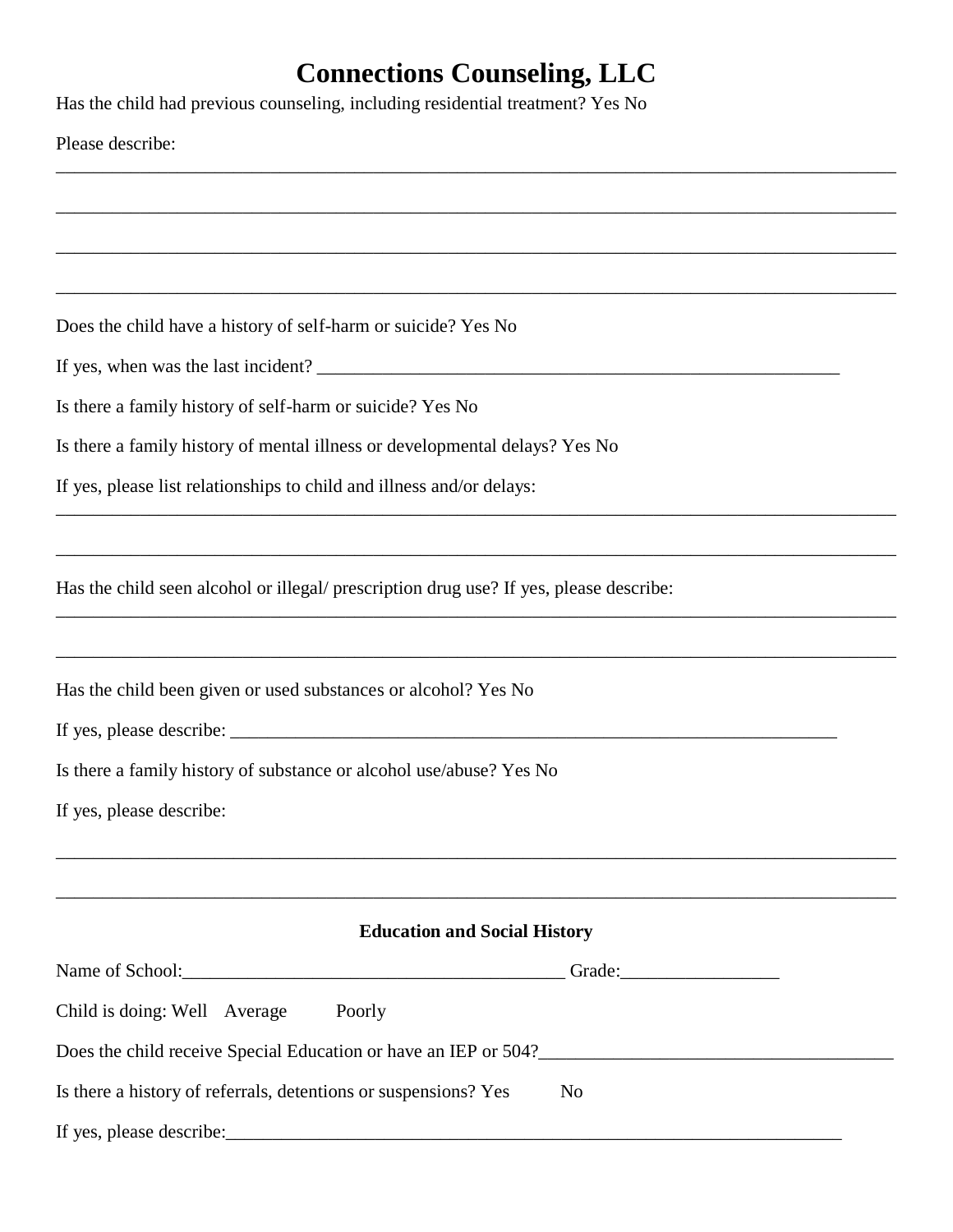\_\_\_\_\_\_\_\_\_\_\_\_\_\_\_\_\_\_\_\_\_\_\_\_\_\_\_\_\_\_\_\_\_\_\_\_\_\_\_\_\_\_\_\_\_\_\_\_\_\_\_\_\_\_\_\_\_\_\_\_\_\_\_\_\_\_\_\_\_\_\_\_\_\_\_\_\_\_\_\_\_\_\_\_\_\_\_\_\_\_

Please list any other academic and/or behavior problems the child has in school:

| Please list any activities or programs that the child is involved in:                          |  |
|------------------------------------------------------------------------------------------------|--|
|                                                                                                |  |
|                                                                                                |  |
| Any concerns with social connections or behaviors?                                             |  |
|                                                                                                |  |
|                                                                                                |  |
| <b>Developmental History</b>                                                                   |  |
| Was the pregnancy planned? Yes No                                                              |  |
| Did child's mother use substances or alcohol during pregnancy? Yes No                          |  |
| Please list any complications or concerns during pregnancy or delivery:                        |  |
|                                                                                                |  |
|                                                                                                |  |
| Age child talked: __________ Age child walked : _________ Age child potty trained: ___________ |  |
| Did child meet developmental milestones? Yes No                                                |  |
|                                                                                                |  |
| How many caregivers did the child have during infancy/toddler years? 1-2 3-4 5 or more         |  |
| Describe any attachment concerns:                                                              |  |
|                                                                                                |  |

How many times has this child moved? \_\_\_\_\_\_\_\_\_\_\_\_\_\_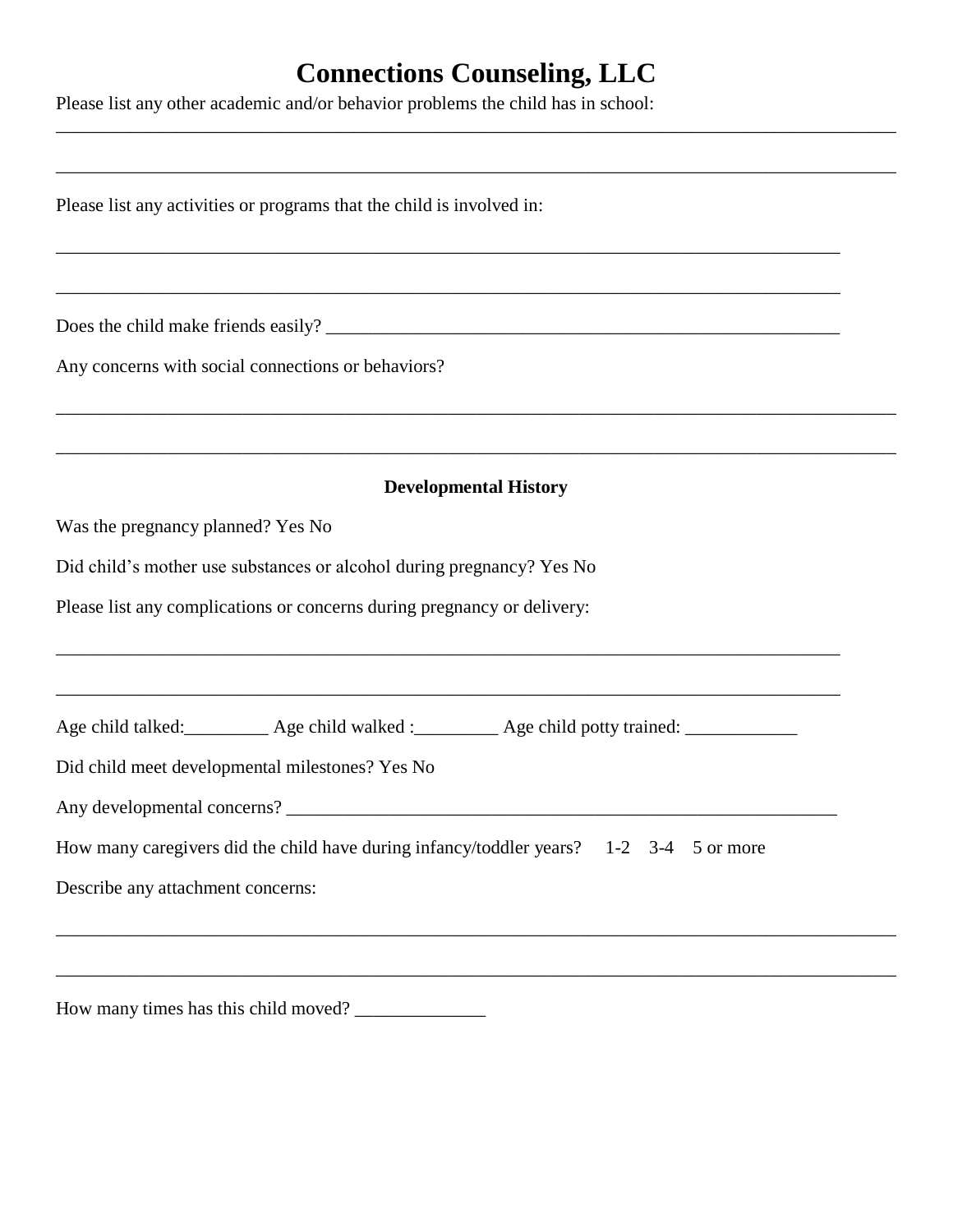#### **Trauma History**

\_\_\_\_\_\_\_\_\_\_\_\_\_\_\_\_\_\_\_\_\_\_\_\_\_\_\_\_\_\_\_\_\_\_\_\_\_\_\_\_\_\_\_\_\_\_\_\_\_\_\_\_\_\_\_\_\_\_\_\_\_\_\_\_\_\_\_\_\_\_\_\_\_\_\_\_\_\_\_\_\_\_\_\_\_\_\_\_\_\_

\_\_\_\_\_\_\_\_\_\_\_\_\_\_\_\_\_\_\_\_\_\_\_\_\_\_\_\_\_\_\_\_\_\_\_\_\_\_\_\_\_\_\_\_\_\_\_\_\_\_\_\_\_\_\_\_\_\_\_\_\_\_\_\_\_\_\_\_\_\_\_\_\_\_\_\_\_\_\_\_\_\_\_\_\_\_\_\_\_\_

\_\_\_\_\_\_\_\_\_\_\_\_\_\_\_\_\_\_\_\_\_\_\_\_\_\_\_\_\_\_\_\_\_\_\_\_\_\_\_\_\_\_\_\_\_\_\_\_\_\_\_\_\_\_\_\_\_\_\_\_\_\_\_\_\_\_\_\_\_\_\_\_\_\_\_\_\_\_\_\_\_\_\_\_\_\_\_\_\_\_

\_\_\_\_\_\_\_\_\_\_\_\_\_\_\_\_\_\_\_\_\_\_\_\_\_\_\_\_\_\_\_\_\_\_\_\_\_\_\_\_\_\_\_\_\_\_\_\_\_\_\_\_\_\_\_\_\_\_\_\_\_\_\_\_\_\_\_\_\_\_\_\_\_\_\_\_\_\_\_\_\_\_\_\_\_\_\_\_\_\_

\_\_\_\_\_\_\_\_\_\_\_\_\_\_\_\_\_\_\_\_\_\_\_\_\_\_\_\_\_\_\_\_\_\_\_\_\_\_\_\_\_\_\_\_\_\_\_\_\_\_\_\_\_\_\_\_\_\_\_\_\_\_\_\_\_\_\_\_\_\_\_\_\_\_\_\_\_\_\_\_\_\_\_\_\_\_\_\_\_\_

\_\_\_\_\_\_\_\_\_\_\_\_\_\_\_\_\_\_\_\_\_\_\_\_\_\_\_\_\_\_\_\_\_\_\_\_\_\_\_\_\_\_\_\_\_\_\_\_\_\_\_\_\_\_\_\_\_\_\_\_\_\_\_\_\_\_\_\_\_\_\_\_\_\_\_\_\_\_\_\_\_\_\_\_\_\_\_\_\_\_

\_\_\_\_\_\_\_\_\_\_\_\_\_\_\_\_\_\_\_\_\_\_\_\_\_\_\_\_\_\_\_\_\_\_\_\_\_\_\_\_\_\_\_\_\_\_\_\_\_\_\_\_\_\_\_\_\_\_\_\_\_\_\_\_\_\_\_\_\_\_\_\_\_\_\_\_\_\_\_\_\_\_\_\_\_\_\_\_\_\_

\_\_\_\_\_\_\_\_\_\_\_\_\_\_\_\_\_\_\_\_\_\_\_\_\_\_\_\_\_\_\_\_\_\_\_\_\_\_\_\_\_\_\_\_\_\_\_\_\_\_\_\_\_\_\_\_\_\_\_\_\_\_\_\_\_\_\_\_\_\_\_\_\_\_\_\_\_\_\_\_\_\_\_\_\_\_\_\_\_\_

\_\_\_\_\_\_\_\_\_\_\_\_\_\_\_\_\_\_\_\_\_\_\_\_\_\_\_\_\_\_\_\_\_\_\_\_\_\_\_\_\_\_\_\_\_\_\_\_\_\_\_\_\_\_\_\_\_\_\_\_\_\_\_\_\_\_\_\_\_\_\_\_\_\_\_\_\_\_\_\_\_\_\_\_\_\_\_\_\_\_

\_\_\_\_\_\_\_\_\_\_\_\_\_\_\_\_\_\_\_\_\_\_\_\_\_\_\_\_\_\_\_\_\_\_\_\_\_\_\_\_\_\_\_\_\_\_\_\_\_\_\_\_\_\_\_\_\_\_\_\_\_\_\_\_\_\_\_\_\_\_\_\_\_\_\_\_\_\_\_\_\_\_\_\_\_\_\_\_\_\_

\_\_\_\_\_\_\_\_\_\_\_\_\_\_\_\_\_\_\_\_\_\_\_\_\_\_\_\_\_\_\_\_\_\_\_\_\_\_\_\_\_\_\_\_\_\_\_\_\_\_\_\_\_\_\_\_\_\_\_\_\_\_\_\_\_\_\_\_\_\_\_\_\_\_\_\_\_\_\_\_\_\_\_\_\_\_\_\_\_\_

\_\_\_\_\_\_\_\_\_\_\_\_\_\_\_\_\_\_\_\_\_\_\_\_\_\_\_\_\_\_\_\_\_\_\_\_\_\_\_\_\_\_\_\_\_\_\_\_\_\_\_\_\_\_\_\_\_\_\_\_\_\_\_\_\_\_\_\_\_\_\_\_\_\_\_\_\_\_\_\_\_\_\_\_\_\_\_\_\_\_

Have there been any prior concerns of physical abuse, sexual abuse and/or neglect to this child or siblings?

Yes No

If yes, please give dates and briefly describe:

Has the child witnessed violence or fighting? Yes No

If yes, please provide some information:

Please list other possible traumas (e.g. car accidents, grief and loss, etc.):

Has this child seen adults hit one another? Yes No

If yes, please describe:

To your knowledge, has anyone in the immediate family ever been sexually abused? Yes No

If yes, please provide some information:

To your knowledge, has anyone in the immediate family ever been physically abused? Yes No If yes, please provide some information: